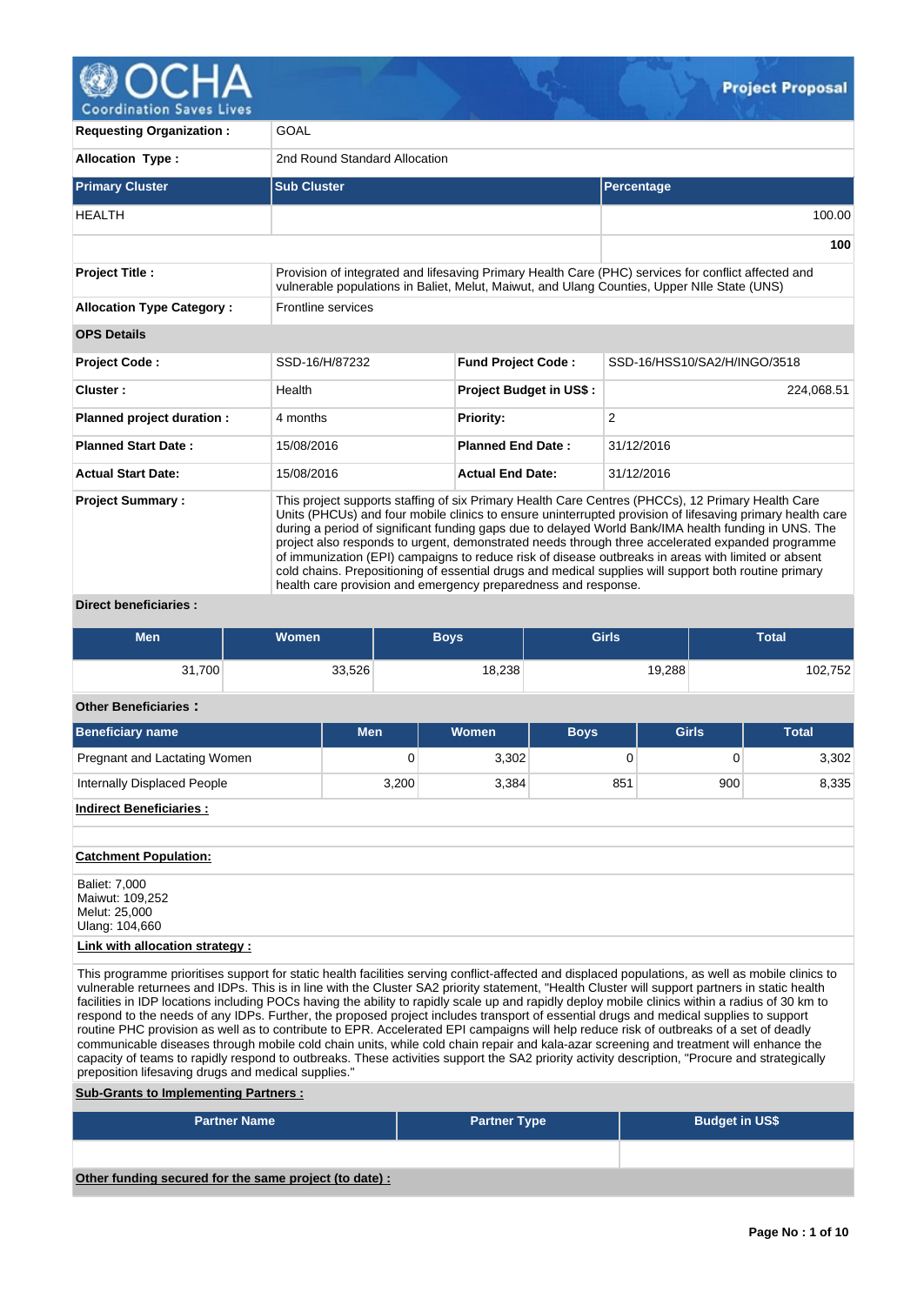| <b>Other Funding Source</b> | <b>Other Funding Amount</b> |
|-----------------------------|-----------------------------|
|                             |                             |

**Organization focal point :**

| <b>Name</b>       | <b>Title</b>                           | <b>Email</b>       | <b>Phone</b> |
|-------------------|----------------------------------------|--------------------|--------------|
| Gashaw Mekonnen   | <b>Country Director</b>                | gmekonnen@goal.ie  | 0959462501   |
| Joyce Obbayi      | <b>Assistant Health</b><br>Coordinator | jobbayi@ss.goal.ie | 0921489302   |
| <b>BACKGROUND</b> |                                        |                    |              |

## **1. Humanitarian context analysis**

Upper Nile State (UNS) is one of the three states most severely affected by the ongoing conflict in South Sudan. Despite the beleaguered implementation of a peace agreement signed in August 2015, the humanitarian situation continues to deteriorate. GOAL's areas of operation have continued to feel the impacts of both clashes between government and opposition forces and intercommunal violence. While the conflict in Juba in July 2016 did not spread to any of the targeted counties under this project, GOAL's areas of operation in both government and opposition held territories remain susceptible to insecurity.

In May 2015, clashes between SPLA troops and forces loyal to defected General Johnson Olony forced an estimated 50,000 civilians to flee from Melut Town and Akoka County, including thousands of IDPs that had already left their homes in Baliet County and Jonglei State. An estimated 25,000 still remain displaced in Dethoma I, Dethoma II, and Koradar (including Malek) IDP camps, reliant solely on GOAL to provide outpatient primary healthcare.

In Ulang, intercommunal violence broke out for several days in mid-April, resulting in the temporary displacement of thousands of civilians and heavy destruction. Nyangora emergency PHCU was burnt to the ground, two EPI fridges were vandalized, and an estimated \$100,000 of GOAL supplies and assets were looted. Three emergency clinics in Baramach, Nyangora, and Ringyang remain in hibernation. The aftermath of this conflict has had significant effects on access to primary healthcare, as GOAL is the sole health care actor in the county. With no option for referral, the functionality of Ulang and Rupboard PHCCs is vital to ensuring access to lifesaving health care. Prolonged insecurity has as yet precluded a permanent return to Baliet. GOAL currently provides remote support to MoH staff operating in Baliet and Adong PHCCs which serve the increasing returnee population. Due to economic instability and severe delays in the pipeline, MoH staff at these clinics are working as volunteers with extremely limited supplies. The unstable security context of UNS necessitates flexible responses; and in Baliet, GOAL has adapted to deliver quick implementation projects so as to continue to provide lifesaving interventions while limiting the time staff spends away from a permanent field base.

The targeted counties continue to face high levels of displacement and intermittent conflict, with limited access to key services and infrastructure. Simultaneously, skyrocketing inflation has negatively impacted the ability of households to purchase basic goods.

### **2. Needs assessment**

Uncertainty over World Bank funding for a second round of the Rapid Results Health Project has created urgent gaps across GOAL operational areas in UNS. Staff in Maiwut, Melut, and Ulang have been working in a voluntary capacity since 01st June to continue to provide lifesaving services to their community. However, this is not a sustainable long-term solution; without pay, qualified medical staff are likely to look for work away from home, leaving these conflict affected populations with even greater health needs. Though the operational context is difficult, intervention is crucial given the urgent health needs. UNS continues to suffer prolonged food insecurity. SMART surveys using z-scores indicate a GAM rate of 23% in Ulang County (June 2016), with a GAM rate of 24% in Maiwut (March 2016). This corresponds with the most recent IPC report, which classed both Ulang and Maiwut as IPC Level 3 (Crisis) as of April – before the start of the annual lean season. Following the outbreak of conflict in July, FEWSNET projected that Maiwut and Melut would face

IPC Phase 3 (Crisis) from June-September, with Baliet and Ulang in Phase 4 (Emergency). Worryingly, even before fighting in Juba further damaged trade links, IPC projected the whole of UNS would be Phase 4 (Critical) for Acute Malnutrition for May-July. These high projections for food security and malnutrition are reflected in recent data from GOAL stabilization centres (SCs) in Ulang and Maiwut, with 113 children 6 -59 months admitted with Severe Acute Malnutrition (SAM) with medical complications between January and June.

Compounding high levels of malnutrition and SAM with medical complications are high water, sanitation and hygiene WASH) needs. In Ulang, 83% of the population access water from a river or swamp (June 2016 WASH survey) and 99% openly defecate (May 2015 WASH survey). In Maiwut, 60.7% of households rely on unprotected water sources, with 88.1% using water without any form of treatment; and 94.6% practice open defecation (April 2016 SMART survey). High rates of open defecation coupled with use of unprotected water sources create high risks of water-borne and fecal-oral diseases which are exacerbated by high population densities - common in IDP camps. Immunisation coverage continues to be well below herd immunity. Measles coverage for children 9-59 months is 62.4% in Maiwut (April 2016 SMART). Baliet and Ulang continue to suffer the after effects of two years without cold chain following the looting and destruction of health facilities in the early days of the conflict.

#### **3. Description Of Beneficiaries**

The population of Baliet, Maiwut, Melut, and Ulang Counties have been significantly impacted by conflict and displacement. In Melut, IDP camps supported by GOAL host populations that have suffered multiple displacements. Beneficiaries in Baliet are primarily returnees, who currently have limited INGO support due to insecurity. GOAL has provided support through recent livelihoods distribution through the first round CHF allocation, and proposes to provide integrated health and nutrition support to this population through the second round allocation.

Primary health care facilities will support the entire population of these counties, and are particularly important to the populations of Baliet and Ulang, where there are not currently secondary health care facilities.While primary health care facilities are open to all, DHIS data indicates that the majority of visitors are women and children.

The primary beneficiaries are children, pregnant women, and vulnerable groups including the elderly. Accelerated EPI campaigns will target children under 59 months; however, immunization is associated with positive externalities, as every immunized child presents one less potential carrier of preventable childhood communicable diseases.

Kala-azar on-the-job training will benefit the entire catchment area, as this disease is endemic and the ability to identify, refer, and treat cases is essential. This will particularly benefit children, PLWs, the elderly, and other groups who are more vulnerable to disease.

#### **4. Grant Request Justification**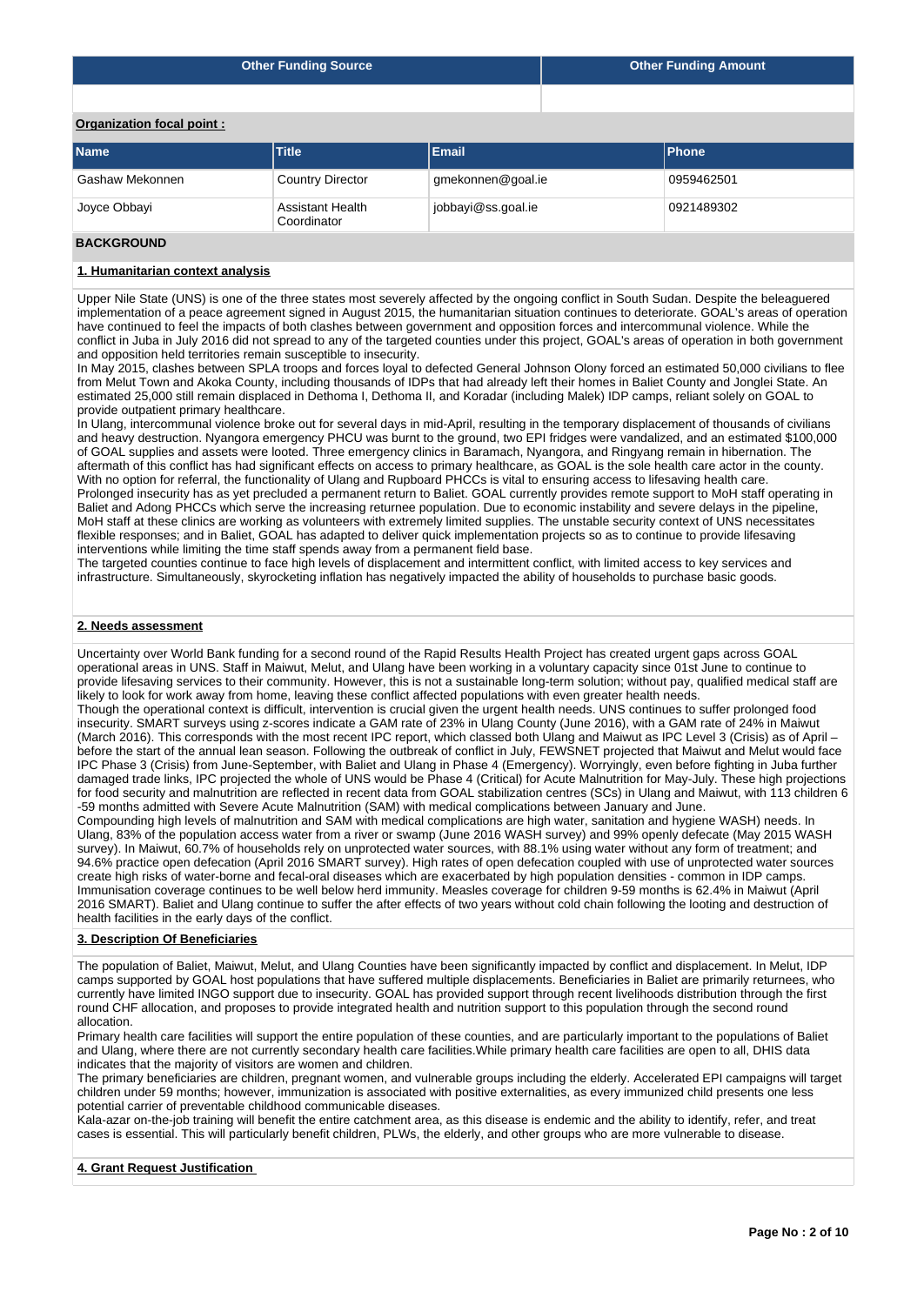GOAL is the lead primary health care provider in Baliet, Maiwut, and Ulang Counties. Additionally, GOAL supports two primary health care facilities and one mobile clinic in Melut to support 25,000 people in IDP camps following the outbreak of conflict in December 2013 and the renewed fighting locally in May 2015. Throughout the conflict, GOAL has supported these populations with emergency and mobile response, most recently setting up a mobile clinic in May 2016 to support the IDP population in Malek. GOAL has also recently evidenced its emergency response capacity through two highly successful measles responses in Abyei (February-March 2016) and Twic (April 2016), which reached 87,560 people. Through this project, GOAL proposes to preposition stock in UNS to support EPR, support salaries for key primary health care staff in high-need areas, and conduct accelerated EPI campaigns. The proposed project responds to the demonstrated health needs of the community while minimizing costs. The activities capitalize on GOAL's demonstrated capacity for emergency and mobile response, and focuses on low-cost and high-impact activities.

In response to the looting of facilities and displacement of thousands in Ulang, GOAL mobilized resources to quickly reestablish services at intact health facilities and relocate staff to clinics serving the displaced population. However, lack of funds has hindered reestablishment of activities at all health facilities. This has had particularly severe ramifications for Ringyang, where activities at the PHCU were suspended following the shooting death of a community health worker in January 2016. The death was determined to be an act of revenge by a man from Jonglei State, with no wider security implications for the area in general or the health facility specifically. The population of this catchment fled along with much of the rest of the County during the conflict in April, and as of August the majority have returned. Despite the needs of this vulnerable population, funding gaps have made it impossible to resume activities at Ringyang. The next-nearest clinic is Baramach, which has been in hibernation since the conflict due to lack of funding. The population served by Ringyang is thus forced to travel either to Ulang Town (upstream) or Ying (downstream) to access a health facility. However, as it is the height of the rainy season the routes to these clinics are largely swamps, and accessibility is extremely challenging – even more so for the children, pregnant women, and ill community members most in need of health services. The proposed project would support salaries for staff at the IMA-funded static clinics and provide weekly mobile clinics in Baramach, Ringyang, and Nyangora so as to provide stop-gap support for these catchments until OFDA support for these facilities resumes.

Across UNS, immunization coverage is low and cold chains remain extremely limited. Ulang currently relies on only one EPI fridge at a time when high levels of displacement and the peak of the rainy season create prime conditions for communicable disease outbreaks. In Maiwut, there are only two functional solar fridges, one of which has a faulty battery which runs out quickly when the sun is not strong. Given the low coverage rates and lack of locally available EPI fridge technicians, there is an urgent need for accelerated EPI campaigns to "catch up" on routine immunization activities delayed due to cold chain disruption as well as to reach displaced, distant, and vulnerable populations. This project will support salaries for staff on a temporary basis until World Bank/IMA support resumes

### **5. Complementarity**

Primary health activities will complement curative nutrition programmes in all areas of operation. OTPs and TSFPs are integrated into all GOAL-supported PHC facilities in Melut, Maiwut, and Ulang, with plans to establish nutrition programmes at Adong PHCC and Baliet PHCC imminently. Nutrition and health staff work synergistically, with clinical health staff conducting growth screening in routine consultations for children and for all women attending ANC or PNC, while nutrition staff ensure that all new admissions undergo a medical consultation. Both health and nutrition facilities refer cases of SAM with medical consultations to SCs for treatment.

GOAL also operates an economic and food security (EFS) programme in all areas of operation in UNS. EFS activities focus on building household and market level resilience against shocks and stresses impacting food systems. The medium-term benefits of these activities will contribute to household-level food security and support improved nutritional status, thereby supporting positive health outcomes.

# **LOGICAL FRAMEWORK**

### **Overall project objective**

**HEALTH**

To increase access to emergency and lifesaving primary health care and enhance emergency preparedness and response through provision of staffing, prepositioning of routine and emergency preparedness stock, and mobile services including accelerated EPI.

| .                                                                                                                                                                                                                                                                                                     |                                                                                                                   |                                 |
|-------------------------------------------------------------------------------------------------------------------------------------------------------------------------------------------------------------------------------------------------------------------------------------------------------|-------------------------------------------------------------------------------------------------------------------|---------------------------------|
| <b>Cluster objectives</b>                                                                                                                                                                                                                                                                             | Strategic Response Plan (SRP) objectives                                                                          | <b>Percentage of activities</b> |
| CO1: Improve access, and scale-up<br>responsiveness to, essential emergency<br>health care, including addressing the major<br>causes of mortality among U5C (malaria,<br>diarrhea and Pneumonia), emergency<br>obstetric care and neonate services in<br>conflict affected and vulnerable populations | HRP 2016 SO1: Save lives and alleviate<br>suffering through safe access to services and<br>resources with dignity | 60                              |
| CO <sub>2</sub> : Prevent, detect and respond to<br>epidemic prone disease outbreaks in conflict<br>affected and vulnerable populations                                                                                                                                                               | HRP 2016 SO1: Save lives and alleviate<br>suffering through safe access to services and<br>resources with dignity | 40                              |

**Contribution to Cluster/Sector Objectives :** This project responds directly to the first Cluster priority activity: Provision of lifesaving primary healthcare activities to vulnerable populations. The proposed project includes establishment of mobile clinics in Baramach, Nyangora, and Ringyang in Ulang County to serve IDP and returnee populations affected by intercommunal conflict in April. This project also supports provision of primary health care in areas that currently have no funding and no staff on payroll.

The proposed activities also support the second Cluster prioritiy activity "Procure and strategically preposition lifesaving drugs and medical supplies" through the procurement and transport of essential drugs and medical supplies, as well as accelerated EPI outreach activities.

# **Outcome 1**

Increase access to basic and lifesaving emergency health services to the population affected by conflict, displacement and vulnerable through Primary health services

# **Output 1.1**

#### **Description**

Support 22 primary health facilities (18 static health facilities and 4 mobile clinics)

### **Assumptions & Risks**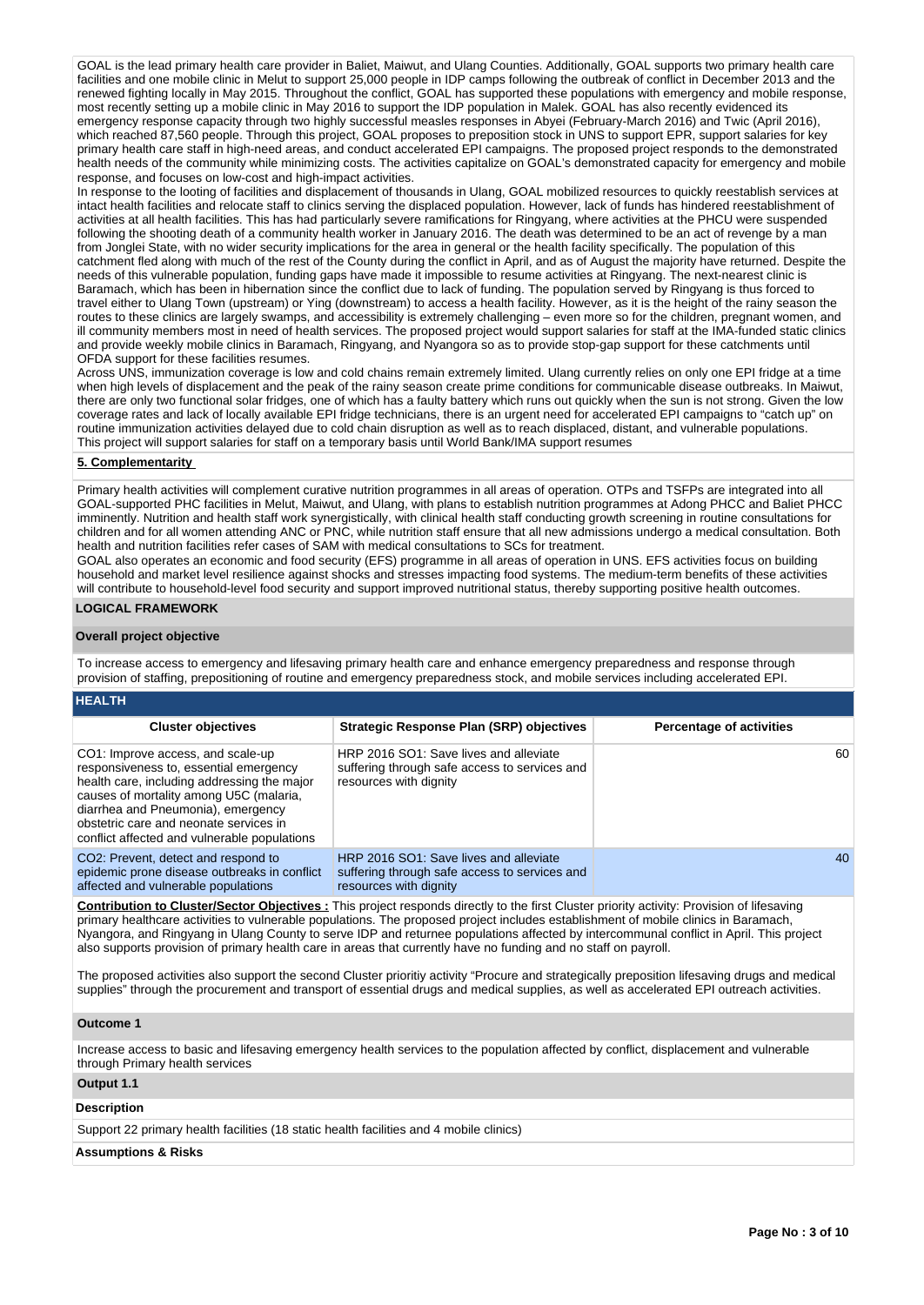# Assumptinos:

The security situation will remain calm Accessibility will be open to all the proposed counties The inflation rate will stabilize

# **Activities**

# **Activity 1.1.1**

Complete standard HR procedures for recruitment of key clinical staff, namely one Clinical Officer, one Midwife (or MCHW), one EPI vaccinator, two CHWs, two guards, and two cleaners per PHCC and CHWs for PHCUs.

# **Activity 1.1.2**

Sign temporary contracts with key clinic staff

# **Activity 1.1.3**

Submit monthly DHIS data

**Means of Verification :** DHIS

# **Activity 1.1.4**

Provide supervisory support to 18 static health facilities and 4 mobile clinics

### **Activity 1.1.5**

Preposition DIKs (essential drugs and medical supplies) in all functional health facilities

#### **Activity 1.1.6**

Screen for and treat cases of KA within PHCCs using DIKs from IMA

### **Indicators**

|                                    |                                                                                                                                 |                                                                                                                                        | <b>End cycle beneficiaries</b> |                                |                   |            | End<br>cycle  |
|------------------------------------|---------------------------------------------------------------------------------------------------------------------------------|----------------------------------------------------------------------------------------------------------------------------------------|--------------------------------|--------------------------------|-------------------|------------|---------------|
| Code                               | <b>Cluster</b>                                                                                                                  | <b>Indicator</b>                                                                                                                       | <b>Men</b>                     | Women                          | <b>Boys</b> Girls |            | <b>Target</b> |
| Indicator 1.1.1                    | <b>HEALTH</b>                                                                                                                   | Frontline # of functional health facilities in conflict<br>-affected and other vulnerable states                                       |                                |                                |                   |            | 22            |
| <b>Means of Verification: DHIS</b> |                                                                                                                                 |                                                                                                                                        |                                |                                |                   |            |               |
| Indicator 1.1.2                    | <b>HEALTH</b>                                                                                                                   | (Frontline services): # of outpatient consultations<br>in conflict and other vulnerable states                                         | 31,70<br>0                     | 33,526                         | 8,42<br>6         | 8,91<br>2  | 82,564        |
| <b>Means of Verification: DHIS</b> |                                                                                                                                 |                                                                                                                                        |                                |                                |                   |            |               |
| <b>Outcome 2</b>                   |                                                                                                                                 |                                                                                                                                        |                                |                                |                   |            |               |
|                                    | Improve EPR capacity in conflict affected and vulnerable states                                                                 |                                                                                                                                        |                                |                                |                   |            |               |
| Output 2.1                         |                                                                                                                                 |                                                                                                                                        |                                |                                |                   |            |               |
| <b>Description</b>                 |                                                                                                                                 |                                                                                                                                        |                                |                                |                   |            |               |
| chain                              |                                                                                                                                 | Improved EPI coverage in children 0-59 months through three accelerated EPI campaigns in conflict-affected areas and strengthened cold |                                |                                |                   |            |               |
| <b>Assumptions &amp; Risks</b>     |                                                                                                                                 |                                                                                                                                        |                                |                                |                   |            |               |
|                                    |                                                                                                                                 |                                                                                                                                        |                                |                                |                   |            |               |
| <b>Activities</b>                  |                                                                                                                                 |                                                                                                                                        |                                |                                |                   |            |               |
| Activity 2.1.1                     |                                                                                                                                 |                                                                                                                                        |                                |                                |                   |            |               |
|                                    | Develop a micro plan for accelerated EPI campaign and implement                                                                 |                                                                                                                                        |                                |                                |                   |            |               |
| Activity 2.1.2                     |                                                                                                                                 |                                                                                                                                        |                                |                                |                   |            |               |
|                                    | Sign an MoU/agreement with UNICEF                                                                                               |                                                                                                                                        |                                |                                |                   |            |               |
| Activity 2.1.3                     |                                                                                                                                 |                                                                                                                                        |                                |                                |                   |            |               |
|                                    | Conduct repairs and maintenance of cold chain in one field site                                                                 |                                                                                                                                        |                                |                                |                   |            |               |
| Activity 2.1.4                     |                                                                                                                                 |                                                                                                                                        |                                |                                |                   |            |               |
|                                    |                                                                                                                                 | Transport Ice pack and vaccines and other accessories to the field sites during campaigns period                                       |                                |                                |                   |            |               |
| Activity 2.1.5                     |                                                                                                                                 |                                                                                                                                        |                                |                                |                   |            |               |
|                                    |                                                                                                                                 | Conduct EPI campaign (Three rounds - All antigens) in three counties in UNS                                                            |                                |                                |                   |            |               |
| <b>Indicators</b>                  |                                                                                                                                 |                                                                                                                                        |                                |                                |                   |            |               |
|                                    |                                                                                                                                 |                                                                                                                                        |                                | <b>End cycle beneficiaries</b> |                   |            | End<br>cycle  |
| Code                               | <b>Cluster</b>                                                                                                                  | <b>Indicator</b>                                                                                                                       | <b>Men</b>                     | Women                          | <b>Boys</b> Girls |            | <b>Target</b> |
| Indicator 2.1.1                    | <b>HEALTH</b><br>Frontline # of children 6 to 59 months receiving<br>measles vaccinations in emergency or returnee<br>situation |                                                                                                                                        |                                |                                | 17,3<br>87        | 18,3<br>88 | 35,775        |
|                                    | <b>Means of Verification</b> : DHIS, EPI campaign monitoring tools                                                              |                                                                                                                                        |                                |                                |                   |            |               |
| Indicator 2.1.2   HEALTH           |                                                                                                                                 | Frontline # of children with 3 doses of pentavalent                                                                                    |                                |                                | 3,86              | 4.08       | 7.950         |

vaccine

6

4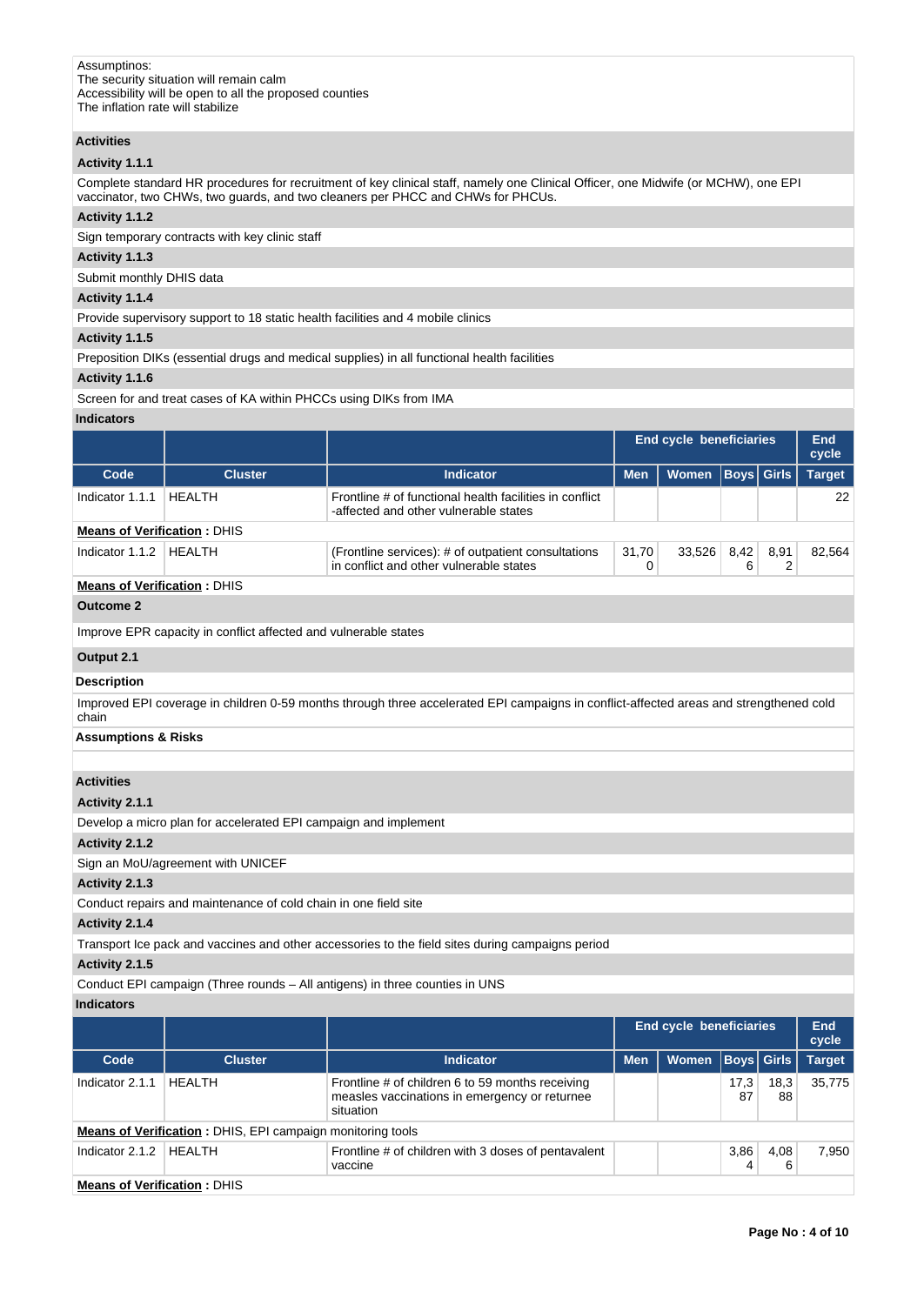| Indicator $2.1.3$   HEALTH    |  | (Frontline services): proportion of epidemic prone<br>disease alerts verified and responded to within 48<br>hours |  |  |  |  | 100 |  |
|-------------------------------|--|-------------------------------------------------------------------------------------------------------------------|--|--|--|--|-----|--|
| <b>Means of Verification:</b> |  |                                                                                                                   |  |  |  |  |     |  |
| <b>Additional Targets:</b>    |  |                                                                                                                   |  |  |  |  |     |  |

# **M & R**

#### **Monitoring & Reporting plan**

Health programmes under this grant will be monitored through MoH mandated District Health Information Software (DHIS). DHIS data provides information on consultations, EPI information for children under one year, pregnant women, and data on reproductive and maternal health. Data is entered at field level through weekly IDSR reports, monthly DHIS reports and quarterly Quantified Supervision Checklists (QSCs), supervised by Juba level health and MEAL teams and submitted to the respective CHDs and the MoH. These reporting mechanisms provide regular data on disease prevalence, consultations, reproductive and maternal health care, communicable diseases, expanded programme for immunisation coverage and staff and clinic performance. For the emergency/ IDP response GOAL uses the daily HIS template as designed by the Health and Nutrition Cluster.

#### **Workplan**

| Activitydescription                                                                                                                                                                                                                      | Year | $\mathbf{2}$ | 3 | 5 | 6 | 8  | 9               |              |              |              |
|------------------------------------------------------------------------------------------------------------------------------------------------------------------------------------------------------------------------------------------|------|--------------|---|---|---|----|-----------------|--------------|--------------|--------------|
| Activity 1.1.1: Complete standard HR procedures for recruitment of key clinical<br>staff, namely one Clinical Officer, one Midwife (or MCHW), one EPI vaccinator, two<br>CHWs, two guards, and two cleaners per PHCC and CHWs for PHCUs. | 2016 |              |   |   |   | X. | ΙX              |              |              |              |
| Activity 1.1.2: Sign temporary contracts with key clinic staff                                                                                                                                                                           | 2016 |              |   |   |   |    | X               |              |              |              |
| Activity 1.1.3: Submit monthly DHIS data                                                                                                                                                                                                 | 2016 |              |   |   |   | X. | IX.             | $\mathsf{X}$ | $\mathsf{X}$ | $\mathsf{X}$ |
| Activity 1.1.4: Provide supervisory support to 18 static health facilities and 4 mobile<br>clinics                                                                                                                                       | 2016 |              |   |   |   | X  | X.              | IX.          | ΙX.          | $\mathsf{X}$ |
| Activity 1.1.5: Preposition DIKs (essential drugs and medical supplies) in all<br>functional health facilities                                                                                                                           | 2016 |              |   |   |   | X  | <b>X</b>        | $\mathsf{X}$ | $\mathsf{X}$ | <sup>X</sup> |
| Activity 1.1.6: Screen for and treat cases of KA within PHCCs using DIKs from IMA                                                                                                                                                        | 2016 |              |   |   |   | X  | X.              | X.           | IX.          | ΙX.          |
| Activity 2.1.1: Develop a micro plan for accelerated EPI campaign and implement                                                                                                                                                          | 2016 |              |   |   |   | X  | $\mathsf{\chi}$ |              |              |              |
| Activity 2.1.2: Sign an MoU/agreement with UNICEF                                                                                                                                                                                        | 2016 |              |   |   |   |    | X               |              |              |              |
| Activity 2.1.3: Conduct repairs and maintenance of cold chain in one field site                                                                                                                                                          | 2016 |              |   |   |   |    |                 | X            | $\times$     | $\times$     |
| Activity 2.1.4: Transport Ice pack and vaccines and other accessories to the field<br>sites during campaigns period                                                                                                                      | 2016 |              |   |   |   |    |                 | X            | $\times$     | ΙX.          |
| Activity 2.1.5: Conduct EPI campaign (Three rounds – All antigens) in three<br>counties in UNS                                                                                                                                           | 2016 |              |   |   |   |    |                 | X            | $\times$     | $\times$     |

# **OTHER INFO**

### **Accountability to Affected Populations**

In early 2016, GOAL South Sudan rolled out a new Feedback, Complaints and Response Mechanism (FCRM). Channels of communication through the FCRM were decided at each field site through consultations with communities to ensure the mechanism is appropriate and accessible to beneficiary populations.The individuals or groups participating in the FRCM can either decide to be anonymous or named.

### **Implementation Plan**

GOAL will support a comprehensive package of primary health care from six PHCCs (Baliet: 2, Maiwut: 1, Melut: 1, Ulang: 2), including curative treatment, reproductive healthcare (RH) including ANC, deliveries in facility, and PNC, and growth screening, as well as routine EPI in all counties except Baliet. Due to the delayed funding for county health networks through the Rapid Results Health Project (RRHP), PHCUs will operate a limited package of primary health services focusing on curative treatment, ANC, growth screening, and referrals. Mobile health facilities will be operated twice a week, with key health workers traveling from PHCCs to provide skilled diagnosis and treatment as well as RH. Due to the ongoing access issues in Baliet that preclude deployment of staff full-time, GOAL will support MoH/CHD-operated PHCCs through remote supervisory and technical support and a mass EPI campaign. When security permits, health supervision staff from Melut will travel to Baliet for on-the-job training and support to MoH/CHD staff.

Primary health activities will be closely integrated with nutrition programmes. In Maiwut, Melut, and Ulang, all PHCUs also operate Targeted Supplementary Feeding Programmes (TSFPs) and Outpatient Therapeutic Programmes (OTPs). At these facilities, Maternal Child Health Workers (MCHWs) will support maternal and child health through malnutrition screening of children, provision of ANC and malnutrition of PLWs, and IYCF counselling to all PLWs. All children admitted to nutrition programmes will receive a medical consultation, and all children presenting for curative consultations will be screened for malnutrition. Both health and nutrition staff refer cases of SAM with medical complications to SCs; GOAL operates one SC in Ulang and two in Maiwut through co-funding.

To strengthen EPI coverage and reduce the risk of disease outbreak, GOAL will repair EPI fridges in Ulang that remain damaged from the violence in mid-April. GOAL will conduct three mass immunisation campaigns, targeting Baliet, Maiwut, and Ulang. If security does not allow access to Baliet, GOAL will conduct a campaign to support the displaced population from Baliet in Melut. PHCCs will maintain capacity to respond to outbreaks and emergencies through maintenance of cold chain, prepositioning of supplies provided as DIKs, and on-the-job training. PHCC staff will continue to screen and treat cases of Kala-azar in all counties; this neglected tropical disease spikes annually during the upcoming dry season.

**Coordination with other Organizations in project area**

# **Name of the organization Areas/activities of collaboration and rationale**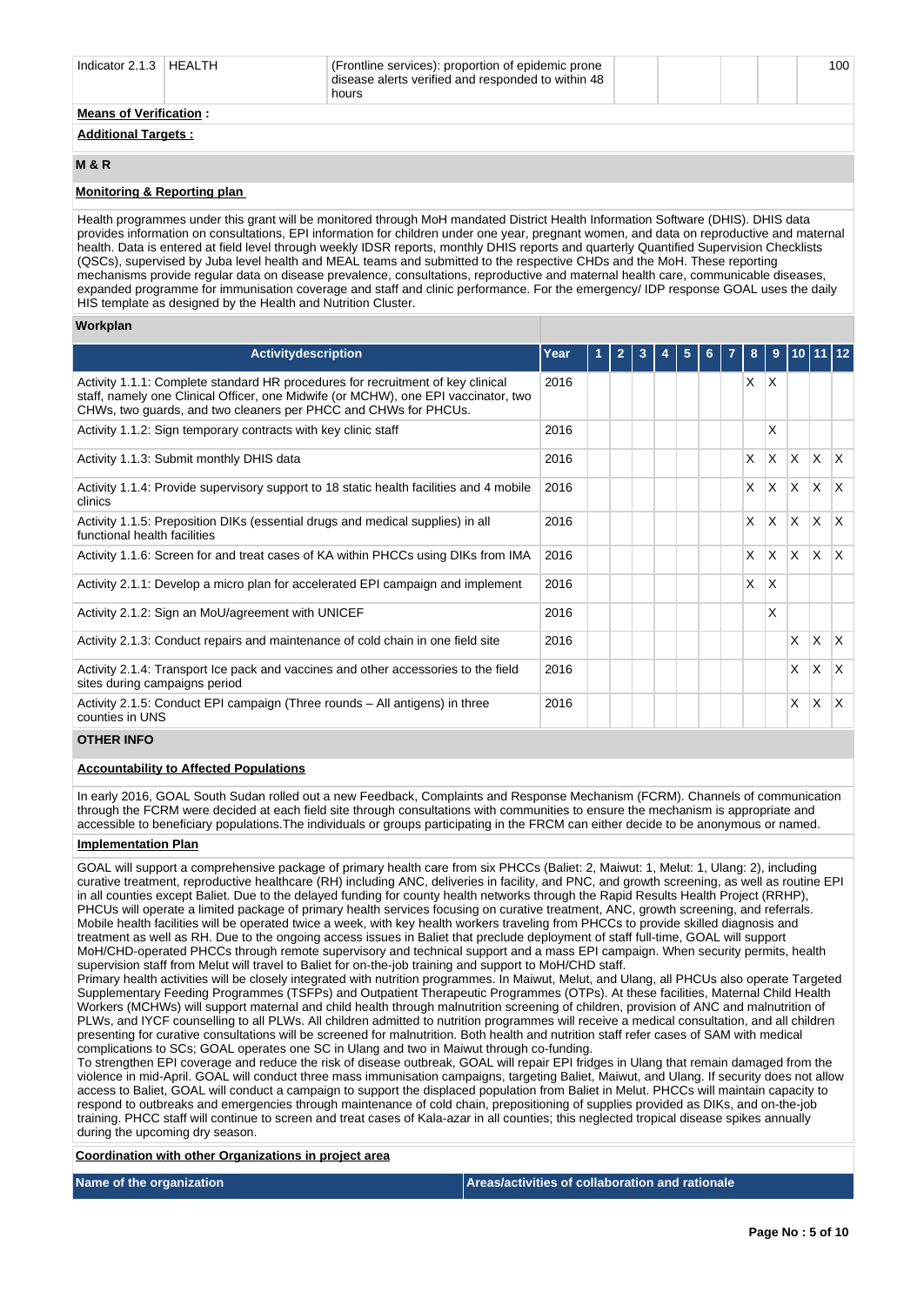#### **Environment Marker Of The Project**

A: Neutral Impact on environment with No mitigation

#### **Gender Marker Of The Project**

2a-The project is designed to contribute significantly to gender equality

#### **Justify Chosen Gender Marker Code**

This project supports salaries to ensure the staffing of a midwife at PHCCs and MCHWs at PHCUs to ensure that the gender-related health needs of women are addressed. By supporting mobile clinics to re-establish activities at three facilities in Ulang, this project will increase accessibility and thereby reduce the time burden on women as primary caregivers, who currently must travel long distances through swamp to access alternate health facilities. Additionally, the close integration of health and nutrition programming ensure that women can access a range of services for themselves and their children at a single, local site.

#### **Protection Mainstreaming**

GOAL coordinates with the country-level Protection Cluster GBV Subcluster to ensure that referral pathways are kept up-to-date and that GOAL can participate in trainings and receive updates. At the field level, GOAL coordinates with with INGO and NNGO actors to ensure complementarity of programmes and to strengthen referral of suspected protection issues to specialist actors.

### **Country Specific Information**

#### **Safety and Security**

UNS is one of the states worst affected by the ongoing crisis. Malakal and Nassir are frequent flashpoints due to their strategic locations, and the proximity of GOAL areas of operations to these cities can result in periods of insecurity and restricted access. Both Melut and Baliet are adjacent to Malakal, and can quickly be affected by insecurity in that strategic city. While returnees have made their way back to Baliet in the past twelve months, the population remains small due to ongoing concerns about security. GOAL has successfully implemented short-term activities including assessments and distributions; however, it has not yet been possible to establish a base for field operations. GOAL has adopted a flexible approach in Baliet to allow continued access to populations there, with activities designed to deliver maximum impact in a short period of time on the ground. GOAL South Sudan has a full time expatriate Safety and Security Officer who visits all field sites regularly to update SOPs and contingency plans.

#### **Access**

Maiwut and Ulang are served by dirt airstrips which land regularly scheduled UNHAS passenger and cargo flights. Fixed-wing aircraft land at Maiwut and Pagak airstrips when weather allows, whereas Ulang is served by helicopter. Melut is nearby Paloich airport, which has the capacity to land larger aircraft and is less severely affected by rain than the others. Baliet is currently accessible only by road from Malakal and by boat during rainy season when the roads are impassable. Ground transport in Maiwut, Baliet, and Melut is primarily conducted by car; Maiwut also has use of a quad bike to facilitate transport through swampy and difficult terrain in the rainy season. Due to the topography and settlement patterns of Ulang, the primary mode of transport between health facilities is a boat along the River Sobat.

| Code | <b>Budget Line Description</b>                 |   | $D/S$ Quantity | Unit<br>cost | <b>Duration</b><br>Recurran<br>ce | $\frac{9}{6}$<br>charged<br>to CHF | <b>Total Cost</b> |
|------|------------------------------------------------|---|----------------|--------------|-----------------------------------|------------------------------------|-------------------|
|      | <b>Staff and Other Personnel Costs</b>         |   |                |              |                                   |                                    |                   |
| 1.1  | Field Direct Staff - National and Relocatable  | D | 21             | 985.9<br>8   | 5                                 | 59.00                              | 61,081.46         |
|      |                                                |   |                |              |                                   |                                    |                   |
| 1.2  | Field Support Staff - National and Relocatable | D | 36             | 502.4<br>7   | 5                                 | 10.00                              | 9,044.46          |
|      |                                                |   |                |              |                                   |                                    |                   |
| 1.3  | Juba Support Staff - National and Relocatable  | S | 35             | 913.0<br>5   | 5                                 | 2.00                               | 3,195.68          |
|      |                                                |   |                |              |                                   |                                    |                   |
| 1.4  | <b>Field International Staff</b>               | D | 7 <sup>1</sup> | 4,238<br>.16 | 5                                 | 7.00                               | 10,383.49         |
|      |                                                |   |                |              |                                   |                                    |                   |
| 1.5  | Temporary Emergency Cinic Staff                | D | 18             | 362.5<br>7   | 3                                 | 89.00                              | 17,425.11         |
|      |                                                |   |                |              |                                   |                                    |                   |
|      | <b>Section Total</b>                           |   |                |              |                                   |                                    | 101,130.20        |
|      | <b>Supplies, Commodities, Materials</b>        |   |                |              |                                   |                                    |                   |
| 2.1  | Accelerated EPI Campaign                       | D | 1806           | 2.68         | 3                                 | 100.00                             | 14,520.24         |
|      |                                                |   |                |              |                                   |                                    |                   |

# **BUDGET**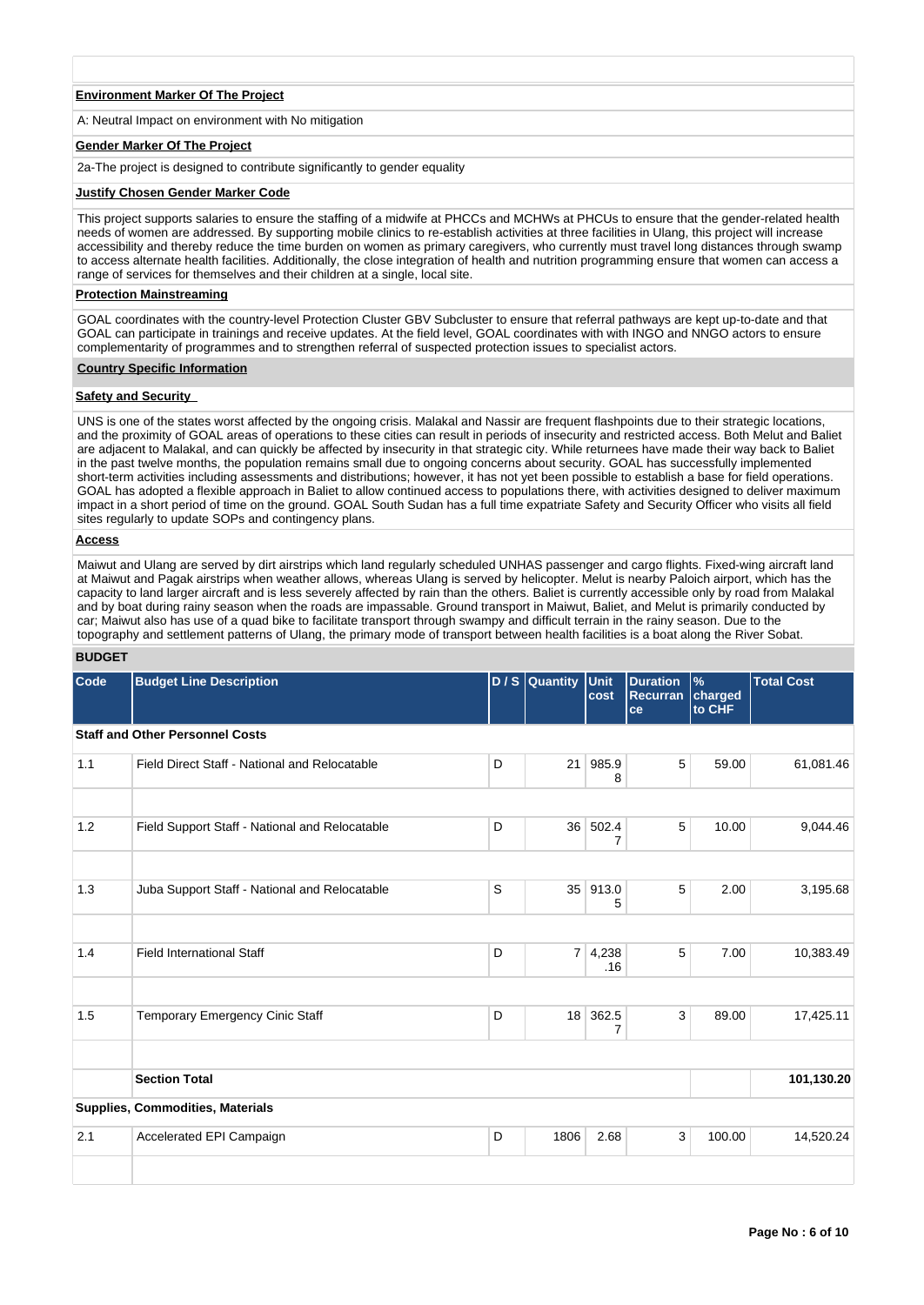| 2.2               | Reestablish Clinics - Minor Repairs             | D | 10 <sup>1</sup> | 900.0<br>0                   | $\mathbf{1}$ | 100.00 | 9,000.00   |
|-------------------|-------------------------------------------------|---|-----------------|------------------------------|--------------|--------|------------|
| 2.3               | Transport of Materials - Flights                | D |                 | 3   9,800<br>.00             | $\mathbf{1}$ | 100.00 | 29,400.00  |
| 2.4               | Transport of Materials - Road                   | D |                 | $4 \mid 1,525$<br>.00        | $\mathbf{1}$ | 100.00 | 6,100.00   |
|                   | <b>Section Total</b>                            |   |                 |                              |              |        | 59,020.24  |
| Equipment         |                                                 |   |                 |                              |              |        |            |
| 3.1               | Reestablish Clinic Equipment                    | D |                 | 37 83.86                     | $\mathbf{1}$ | 100.00 | 3,102.82   |
| 3.2               | Computer Equipment                              | D |                 | 3   1,100<br>.00             | $\mathbf{1}$ | 100.00 | 3,300.00   |
| 3.3               | <b>Communication Equipment</b>                  | D |                 | 6 530.0<br>0                 | $\mathbf{1}$ | 100.00 | 3,180.00   |
|                   | <b>Section Total</b>                            |   |                 |                              |              |        | 9,582.82   |
| <b>Travel</b>     |                                                 |   |                 |                              |              |        |            |
| 5.1               | Passenger Flights - Field Staff                 | D |                 | 18 550.0<br>0                | $\mathbf{1}$ | 100.00 | 9,900.00   |
| 5.2               | <b>Field Vehicle Costs</b>                      | D | 1               | 27,19<br>7.00                | 5            | 9.60   | 13,054.56  |
|                   | <b>Section Total</b>                            |   |                 |                              |              |        | 22,954.56  |
|                   | <b>General Operating and Other Direct Costs</b> |   |                 |                              |              |        |            |
| 7.1               | <b>Field Admin Costs</b>                        | D |                 | $1 \overline{28,82}$<br>4.00 | 5            | 10.00  | 14,412.00  |
| $7.2\,$           | Restore Cold Chain/Solar Fridge Repair          | D |                 | 3 770.0<br>0                 | $\mathbf{1}$ | 100.00 | 2,310.00   |
|                   | <b>Section Total</b>                            |   |                 |                              |              |        | 16,722.00  |
| <b>SubTotal</b>   |                                                 |   | 2,009.00        |                              |              |        | 209,409.82 |
| Direct            |                                                 |   |                 |                              |              |        | 206,214.14 |
| Support           |                                                 |   |                 |                              |              |        | 3,195.68   |
| <b>PSC Cost</b>   |                                                 |   |                 |                              |              |        |            |
|                   | PSC Cost Percent                                |   |                 |                              |              |        | 7.00       |
| <b>PSC Amount</b> |                                                 |   |                 |                              |              |        | 14,658.69  |
| <b>Total Cost</b> |                                                 |   |                 |                              |              |        | 224,068.51 |
|                   | <b>Grand Total CHF Cost</b>                     |   |                 |                              |              |        | 224,068.51 |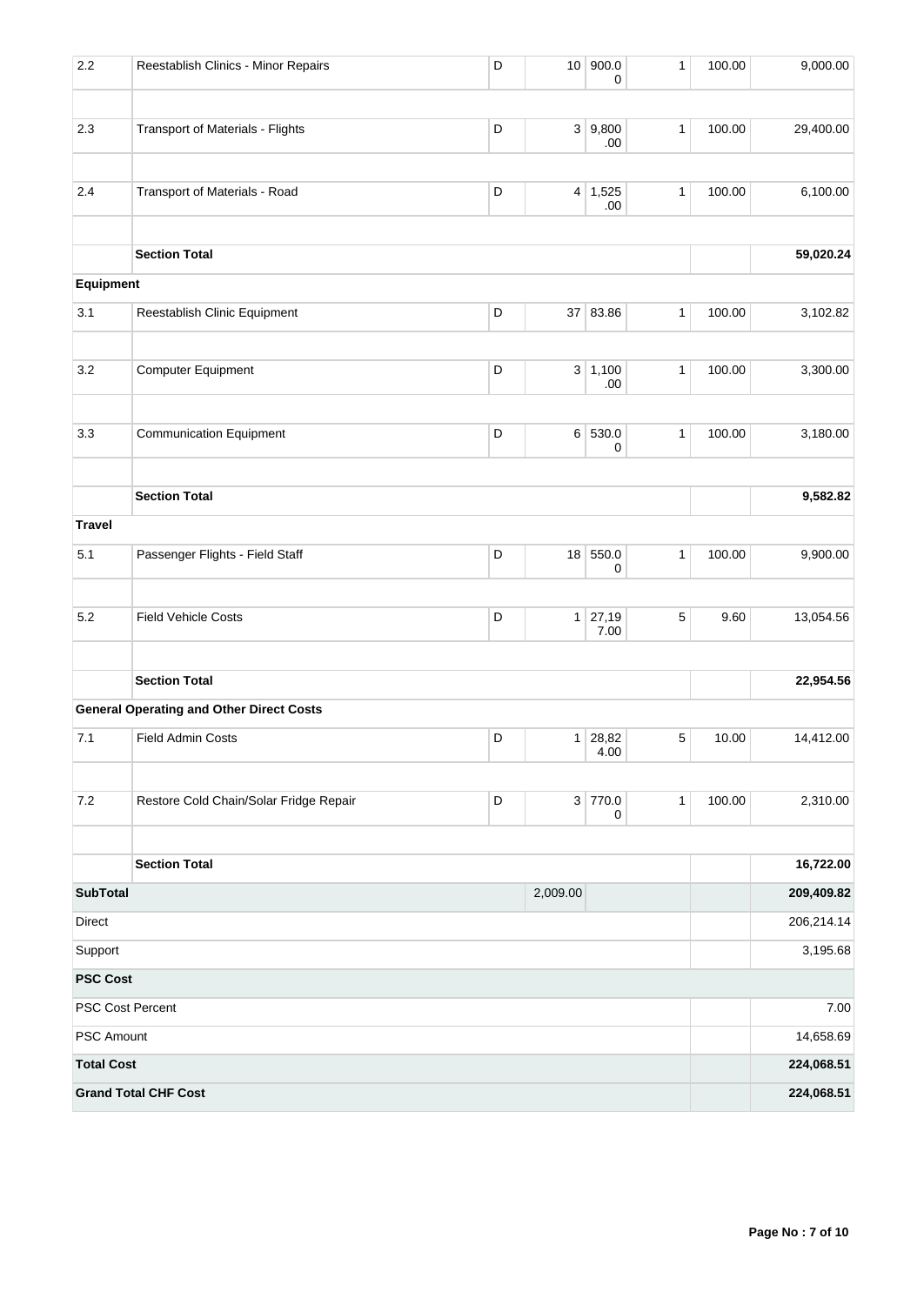# **Project Locations**

| <b>Location</b>      | <b>Estimated</b><br>percentage<br>of budget<br>for each<br><b>location</b> |               | <b>Estimated number of beneficiaries</b><br>for each location |             |              |              | <b>Activity Name</b>                                                                                                                                                                                                                                                                                                                                                                                                                                                                                                                                                                                                                                                                                                                                                                                                                                                                                                                                                                                                                                                                   |
|----------------------|----------------------------------------------------------------------------|---------------|---------------------------------------------------------------|-------------|--------------|--------------|----------------------------------------------------------------------------------------------------------------------------------------------------------------------------------------------------------------------------------------------------------------------------------------------------------------------------------------------------------------------------------------------------------------------------------------------------------------------------------------------------------------------------------------------------------------------------------------------------------------------------------------------------------------------------------------------------------------------------------------------------------------------------------------------------------------------------------------------------------------------------------------------------------------------------------------------------------------------------------------------------------------------------------------------------------------------------------------|
|                      |                                                                            | Men           | Women                                                         | <b>Boys</b> | <b>Girls</b> | <b>Total</b> |                                                                                                                                                                                                                                                                                                                                                                                                                                                                                                                                                                                                                                                                                                                                                                                                                                                                                                                                                                                                                                                                                        |
| Upper Nile -> Baliet | 20                                                                         | 896           | 947                                                           | 547         | 578          |              | 2,968 Activity 1.1.3 : Submit monthly DHIS data<br>Activity 1.1.4 : Provide supervisory support to 18<br>static health facilities and 4 mobile clinics<br>Activity 1.1.5 : Preposition DIKs (essential drugs<br>and medical supplies) in all functional health<br>facilities<br>Activity 2.1.2 : Sign an MoU/agreement with<br><b>UNICEF</b><br>Activity 2.1.5 : Conduct EPI campaign (Three<br>rounds – All antigens) in three counties in UNS                                                                                                                                                                                                                                                                                                                                                                                                                                                                                                                                                                                                                                        |
| Upper Nile -> Maiwut |                                                                            | 25 13,98<br>2 | 14,788 8,530 9,021                                            |             |              |              | 46,32 Activity 1.1.1 : Complete standard HR<br>procedures for recruitment of key clinical staff,<br>namely one Clinical Officer, one Midwife (or<br>MCHW), one EPI vaccinator, two CHWs, two<br>guards, and two cleaners per PHCC and CHWs<br>for PHCUs.<br>Activity 1.1.2 : Sign temporary contracts with key<br>clinic staff<br>Activity 1.1.3 : Submit monthly DHIS data<br>Activity 1.1.4 : Provide supervisory support to 18<br>static health facilities and 4 mobile clinics<br>Activity 1.1.5 : Preposition DIKs (essential drugs<br>and medical supplies) in all functional health<br>facilities<br>Activity 1.1.6 : Screen for and treat cases of KA<br>within PHCCs using DIKs from IMA<br>Activity 2.1.1 : Develop a micro plan for<br>accelerated EPI campaign and implement<br>Activity 2.1.2 : Sign an MoU/agreement with<br><b>UNICEF</b><br>Activity 2.1.4 : Transport Ice pack and vaccines<br>and other accessories to the field sites during<br>campaigns period<br>Activity 2.1.5 : Conduct EPI campaign (Three<br>rounds - All antigens) in three counties in UNS |
| Upper Nile -> Melut  |                                                                            | 20 3,200      | 3,384                                                         | 851         | 900          | 8,335        | Activity 1.1.3 : Submit monthly DHIS data<br>Activity 1.1.4 : Provide supervisory support to 18<br>static health facilities and 4 mobile clinics<br>Activity 1.1.5 : Preposition DIKs (essential drugs<br>and medical supplies) in all functional health<br>facilities<br>Activity 1.1.6 : Screen for and treat cases of KA<br>within PHCCs using DIKs from IMA<br>Activity 2.1.2 : Sign an MoU/agreement with<br><b>UNICEF</b><br>Activity 2.1.4 : Transport Ice pack and vaccines<br>and other accessories to the field sites during<br>campaigns period                                                                                                                                                                                                                                                                                                                                                                                                                                                                                                                             |